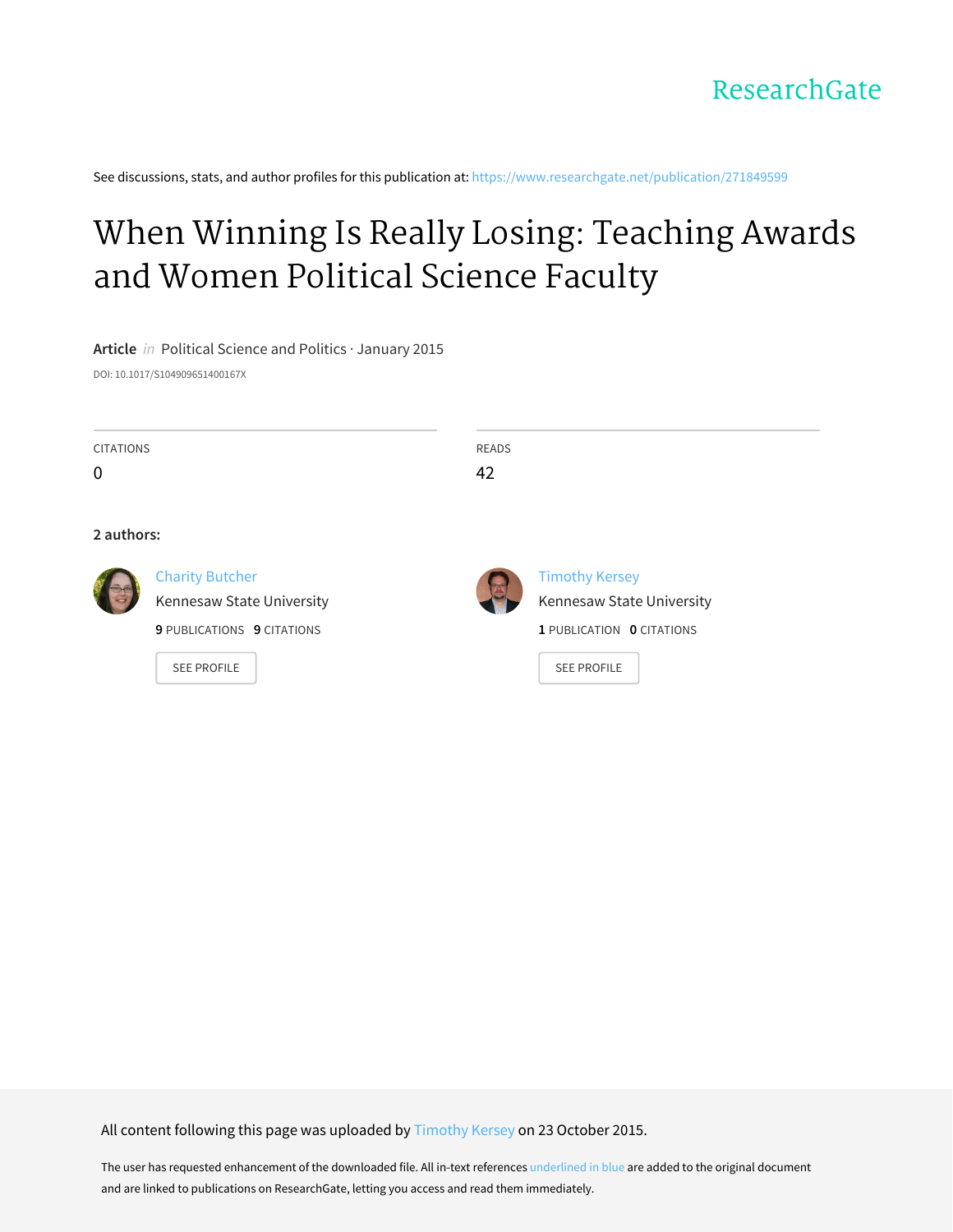#### **When Winning is Really Losing: Teaching Awards and Women Political Science Faculty**

#### **[Charity Butcher](https://www.researchgate.net/profile/Charity_Butcher?el=1_x_100&enrichId=rgreq-83dbeea9e010f1ea30b65a770826aa0a-XXX&enrichSource=Y292ZXJQYWdlOzI3MTg0OTU5OTtBUzoyODc3MjE1MTI4MTY2NDBAMTQ0NTYwOTU2MjA5OQ==) Kennesaw State University**

#### **[Timothy Kersey](https://www.researchgate.net/profile/Timothy_Kersey?el=1_x_100&enrichId=rgreq-83dbeea9e010f1ea30b65a770826aa0a-XXX&enrichSource=Y292ZXJQYWdlOzI3MTg0OTU5OTtBUzoyODc3MjE1MTI4MTY2NDBAMTQ0NTYwOTU2MjA5OQ==) Kennesaw State University**

#### **Abstract**

Based on a recent survey of political science professors in the United States, women tend to win teaching awards at higher rates than their male counterparts. This may seem like good news for female faculty, particularly amid continuing reports of gender gaps in publications and citations as well as the 'leaky pipeline' phenomenon within promotions. However, a closer look at these findings suggests that in cases where such awards might be most beneficial to women, they are less likely than their male colleagues to receive such acknowledgements. In fact, women are more likely than men to receive such awards only in institutional contexts where research output is more important than teaching for tenure and promotion. Thus, the achievement of teaching excellence may have an overall negative impact on the advancement of female faculty by reducing the time and focus available for research.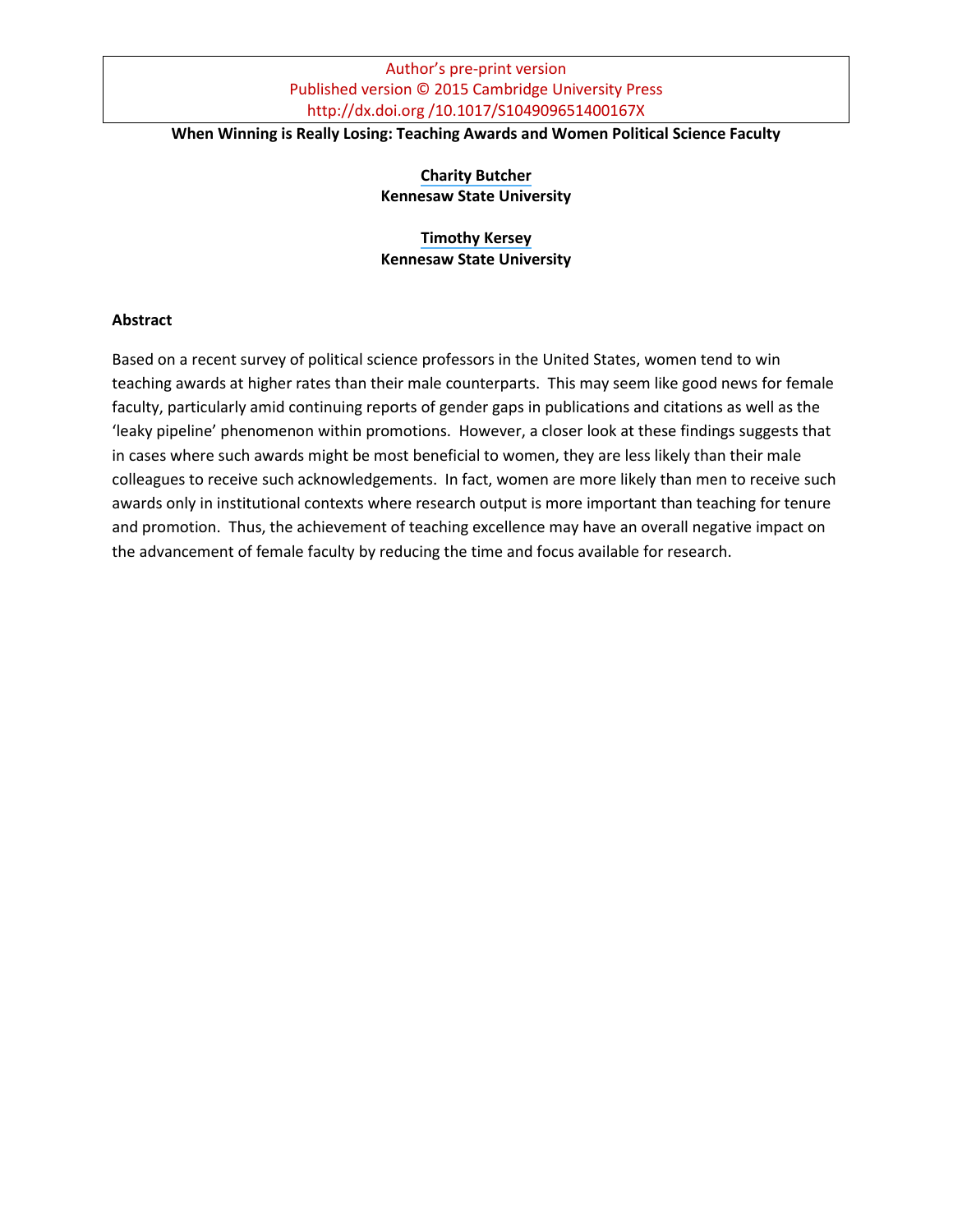Within the past decade, an increasing amount of attention has been paid to the existence of gender disparities within academia; more specifically, women appear to be lagging behind men within academic professions in a variety of ways. Recent survey data, however, suggests that women are outperforming their male counterparts in regards to recognition of teaching excellence. In a 2013 national survey of over six hundred political science faculty members, over one-third of respondents (34.5%) reported receiving a teaching award or other teaching recognition from their department, college, or university with the past five years.<sup>1</sup> When broken down by gender, we found that a greater percentage of female faculty members received teaching awards or recognition (39.6%) than male faculty members (31.4%). These findings thus suggest that teaching excellence is an area of academia in which women are *not* underrepresented.

This appears to be a welcome development amongst seemingly continuous reports of gender disparities within the discipline of political science and academia more broadly. For example, a recent article published on behalf of the Committee on the Status of Women in the Profession suggested that the position of women in academia is only partially improving. Although gender parity exists in graduate school enrollments, women achieve professional milestones further down the 'pipeline' (e.g. tenure, promotion, raises) at lower rates than male academics (Monroe and Chiu 2010). Hesli and Lee (2011) found that women in U.S. political science departments publish less on average than their male counterparts and that these results are significant at all ranks. Breuning and Sanders (2007) found that the percentage of publications by women in eight top journals lags behind female representation in these respective fields. However, the authors also find that when comparing submissions by women to those articles that are actually published, women fare comparatively well, having at least as many, if not more, of their articles accepted than their male counterparts. Similarly, Østby, Strand, Nordås and

l

 $^1$  This survey was sent to 6291 political science faculty in 20 different states around the United States. A total of 660 individuals responded to the survey, for a response rate of 10.49%.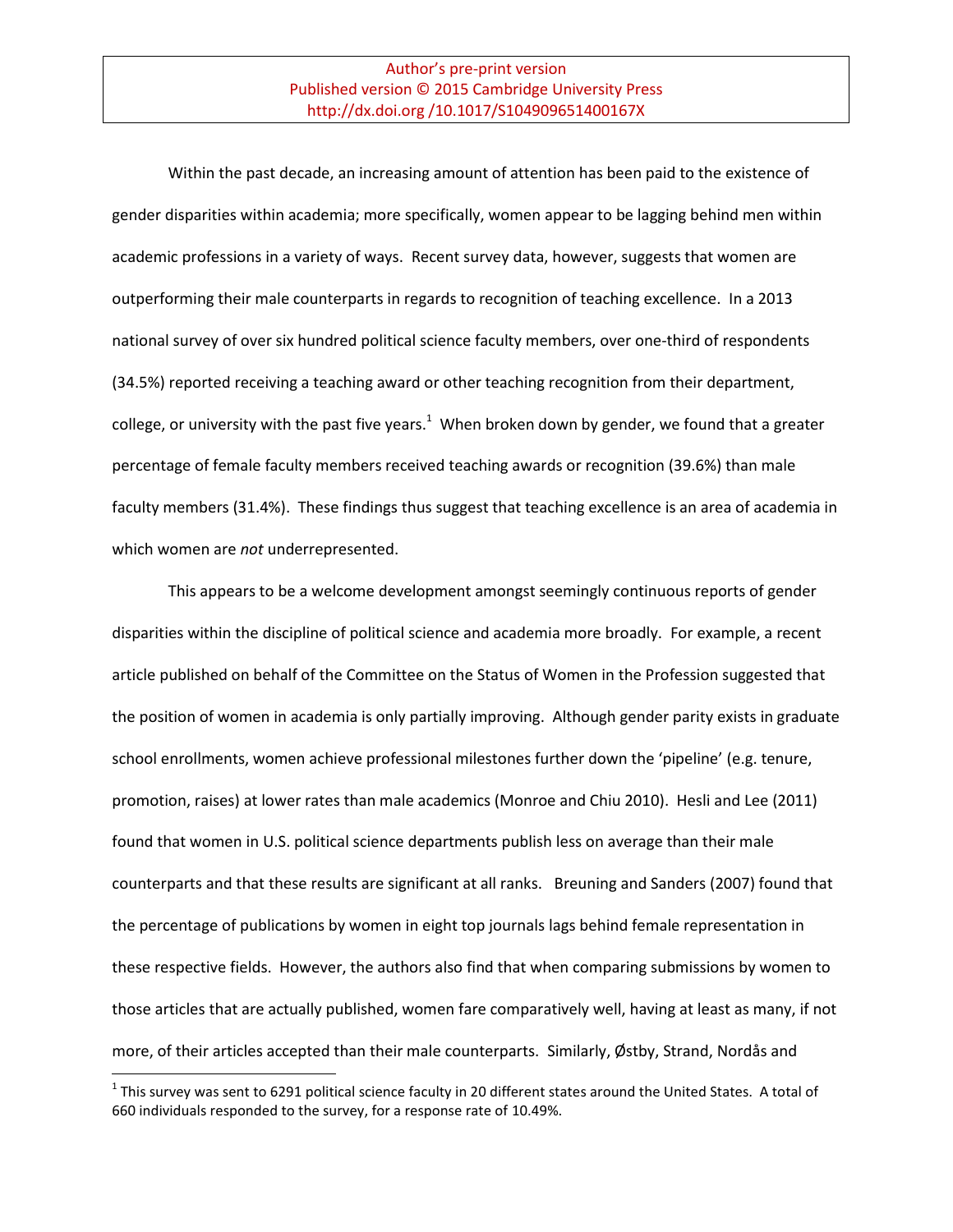Gleditsch (2013) found no significant gender bias in terms of the rates of acceptances from submissions in the *Journal of Peace Research*. These findings suggest that the problem does not necessarily lie with reviewers or editors, but rather, that women are perhaps less likely to submit work in the first place.

Of course, not all the research points to women publishing less than men. In looking at the gender breakdown of individuals publishing in the journals *Political Communication* and the *International Journal of Press/Politics*, two interdisciplinary journals, Evans and Bucy (2010) find that while women did publish less than men, their rates of publication were actually higher than their representations in the field. Evans and Moulder (2011) find that again, while publishing less than men overall, women's publication rates in four political science journals (the *American Political Science Review*, the *American Journal of Political Science*, the *Journal of Politics*, *and PS: Political Science and Politics*), were consistent with the representation of women in the field. Such proportionality has also been found in regards to female contributions to edited political science books ([Mathews and Andersen](https://www.researchgate.net/publication/231964682_A_Gender_Gap_in_Publishing_Women) [2001](https://www.researchgate.net/publication/231964682_A_Gender_Gap_in_Publishing_Women)). Thus, while women remain underrepresented in political science, recent findings suggest that publication rates are roughly proportional to representation.

Gender gaps, however, may be more prominently seen when considering specific types of research. In an analysis of four top political science journals, Evans and Moulder (2011) demonstrate that articles with female authors were significantly more likely to be qualitative in nature than articles with male authors; similar results were found in study of eight top political science journals by [Breuning](https://www.researchgate.net/publication/231981332_Gender_and_Journal_Authorship_in_Eight_Prestigious_Political_Science_Journals?el=1_x_8&enrichId=rgreq-83dbeea9e010f1ea30b65a770826aa0a-XXX&enrichSource=Y292ZXJQYWdlOzI3MTg0OTU5OTtBUzoyODc3MjE1MTI4MTY2NDBAMTQ0NTYwOTU2MjA5OQ==) [and Sanders \(2007\)](https://www.researchgate.net/publication/231981332_Gender_and_Journal_Authorship_in_Eight_Prestigious_Political_Science_Journals?el=1_x_8&enrichId=rgreq-83dbeea9e010f1ea30b65a770826aa0a-XXX&enrichSource=Y292ZXJQYWdlOzI3MTg0OTU5OTtBUzoyODc3MjE1MTI4MTY2NDBAMTQ0NTYwOTU2MjA5OQ==). More dramatic gaps exist in regards to subfield. Kadera (2013) suggests that within the field of international politics, the cultures, institutions, and practices within academia often lead to the undervaluing of women's scholarship. This idea is reinforced by recent research on a possible "citation gap" between the published work of men and women; Maliniak, Powers and Walter (2013) find that women are cited less frequently than men in international relations literature, even after controlling for a variety of potentially confounding variables. Similarly, Mitchell, Lange and [Brus \(2013\)](https://www.researchgate.net/publication/259549991_Gendered_Citation_Patterns_in_International_Relations_Journals?el=1_x_8&enrichId=rgreq-83dbeea9e010f1ea30b65a770826aa0a-XXX&enrichSource=Y292ZXJQYWdlOzI3MTg0OTU5OTtBUzoyODc3MjE1MTI4MTY2NDBAMTQ0NTYwOTU2MjA5OQ==)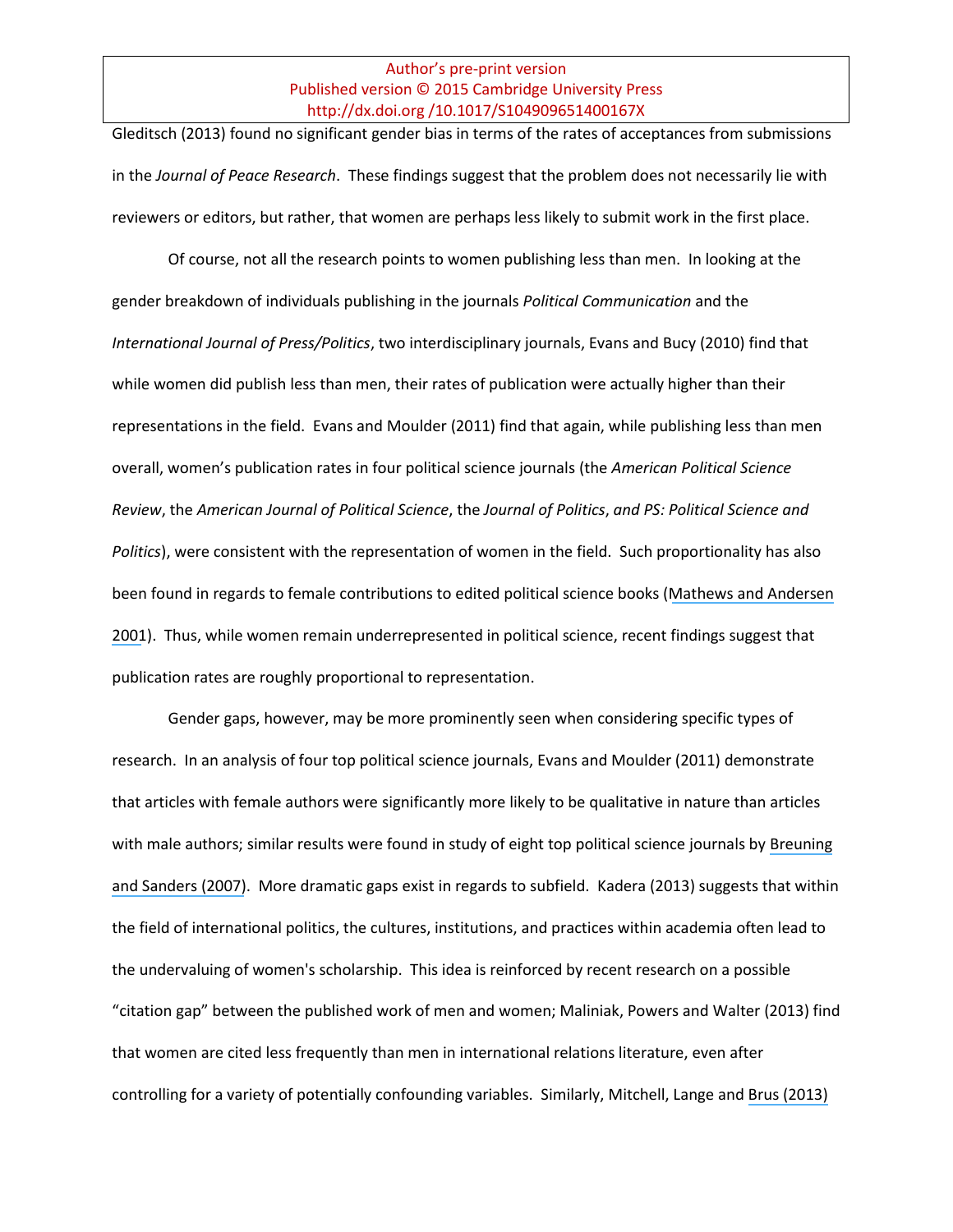found that male authors and mixed-gender author teams publishing in *International Studies Quarterly (ISQ)* and *International Studies Perspectives (ISP)* were less likely to cite work by female scholars than female authors were. No such gender gap in citations, however, was found in the *Journal of Peace Research* (Østby, Strand, Nordås and Gleditsch 2013).

Despite a few rays of light, existing research paints a bleak view of the status of women in political science and other academic disciplines. As such, the finding that female academics in our sample demonstrated higher rates of winning teaching awards than their male colleagues appeared to be a welcome change. However, a closer look at this data and a more thorough discussion of the potential implications of this finding suggests that such celebration may be premature.

#### *Gender, Teaching Awards, and Professional Advancement*

One of the more important factors in considering receipt of teaching awards is academic rank. As seen in table 1, teaching awards were most frequently received at the Lecturer, Full Professor, and Emeritus Professor ranks. These results are not particularly surprising, as faculty at Full and Emeritus ranks will have had more years of teaching experience, and Lecturers are primarily teaching faculty at most universities and colleges. When these totals are broken down by gender, some interesting patterns may be seen.

#### [Insert table 1 around here]

Table 1 shows the breakdown of teaching awards by rank and gender. As the table indicates, women are more likely to receive teaching awards than men at the Assistant, Associate and Full Professor ranks (excluding Emeriti professors, due to the small number of women Emeriti). This would suggest that women at all ranks of tenure-track positions are putting a lot of time and effort toward teaching, and are being recognized accordingly. This finding is potentially promising, as such positive recognition will likely have some value in considerations of tenure and promotion. However, given the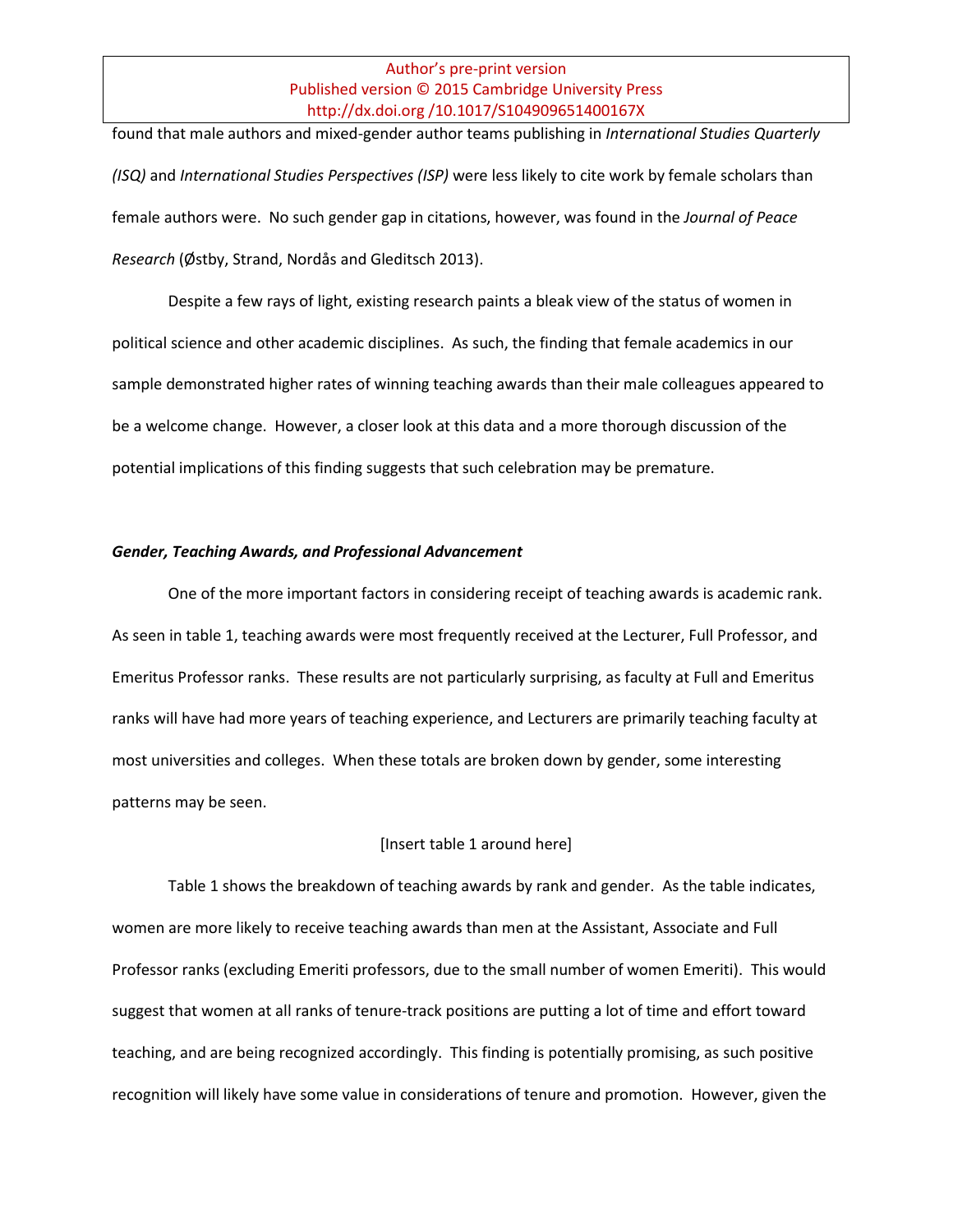great time and effort required to be an exceptional teacher, such effort is likely to have some negative consequences for research productivity. Thus, the possibility exists that female faculty members are spending more time on their teaching, especially in the critical pre-tenure years, while their male colleagues are spending more time on other professional responsibilities, namely research. This genderbased difference in allocation of time would support findings, such as Breuning and Sanders (2007), which show lower rates of submission for publication by women than men.

Furthermore, for Lecturers, where teaching may be the primary focus, men are much more likely to receive teaching awards than women in these positions. Thus, for individuals in positions where teaching awards may provide evidence for advancement and raises, women no longer appear to have an advantage over men in terms of winning teaching awards, in fact, the opposite is true.

Overall, the consideration of how rank and gender intersect in regard to teaching awards suggests that the gains made by women by "winning" such awards may not actually be such a victory. Given that many political scientists do not value teaching excellence as highly as research achievements - especially in regards to tenure, promotion, and raises - focusing on teaching and attaining recognition in this area may have a negative impact on the likelihood of professional advancement for women. Furthermore, in positions where teaching may be more important for advancement and pay (e.g. Lecturers), women become less likely to win teaching awards than their male counterparts.

As research productivity is not valued to the same degree in all institutions, it may be the case that spending additional time on teaching can be a 'winning' strategy for female faculty at Liberal Arts Colleges and other four-year institutions. Unfortunately, as demonstrated in table 2, women are less likely than men to receive teaching awards at four-year institutions – institutions in which excellence in undergraduate education is much more likely to be important for tenure and promotion than research productivity.

[Insert table 2 around here]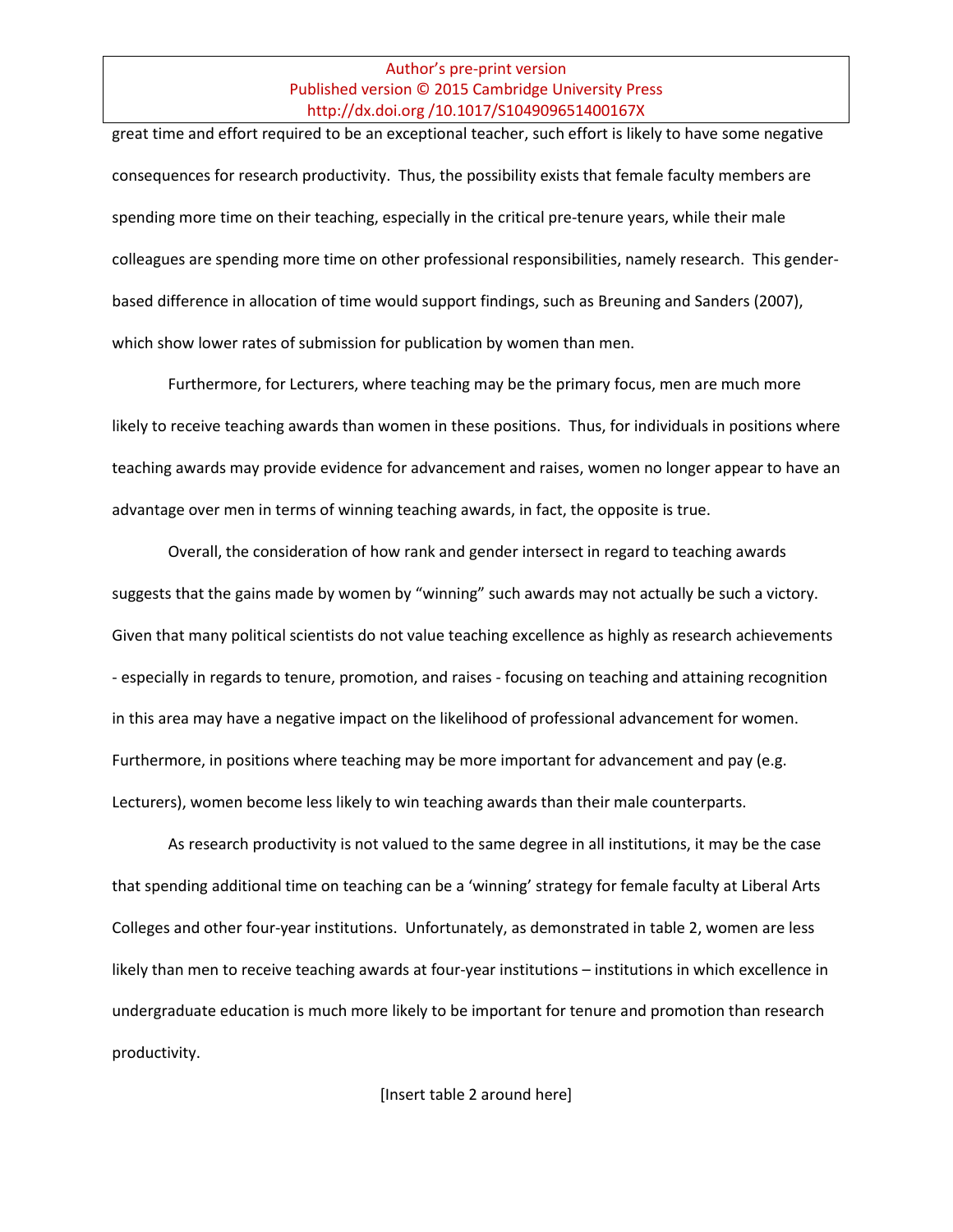Women do receive teaching awards at a higher rate than men at all other types of institutions, but again, it is unclear if this represents an actual benefit for female faculty members. In institutional contexts (e.g. Ph.D. departments) where research productivity may be more valuable than teaching effectiveness, becoming an exceptional teacher can put female faculty at a disadvantage for tenure and promotions.

#### *Discussion*

It is perhaps not surprising that women are often more likely to receive teaching awards than their male counterparts. As many have noted, women tend to spend more hours per week in the classroom and preparing for their classes; teaching, however, is often valued less than research, particularly in regard to tenure and promotion ([Park 1996](https://www.researchgate.net/publication/271961078_Research_Teaching_and_Service_Why_Shouldn)). The relationship between teaching time and research productivity is supported in the literature. For example, Fox (1992) found that the number of courses taught, undergraduate teaching load, hours spent in course preparation, and time for undergraduate advising were all negatively associated with publication productivity. If women are spending more time on teaching (and winning more awards for teaching because of it), their research is likely suffering negatively. While this might not be problematic in some institutional contexts, it is undoubtedly detrimental for women at research-oriented institutions.

The results presented here suggest that women are likely putting more of their time and effort toward teaching than their male counterparts, even at universities where teaching may be considered less important than research. Given the potentially negative consequences for tenure and promotion, why would female faculty allocate their time in this manner? One explanation is differing perceptions of expectations for faculty members. In a study of international studies faculty, Hancock, [Baum and](https://www.researchgate.net/publication/259550349_Women_and_Pre-Tenure_Scholarly_Productivity_in_International_Studies_An_Investigation_into_the_Leaky_Career_Pipeline?el=1_x_8&enrichId=rgreq-83dbeea9e010f1ea30b65a770826aa0a-XXX&enrichSource=Y292ZXJQYWdlOzI3MTg0OTU5OTtBUzoyODc3MjE1MTI4MTY2NDBAMTQ0NTYwOTU2MjA5OQ==) [Breuning \(2013\)](https://www.researchgate.net/publication/259550349_Women_and_Pre-Tenure_Scholarly_Productivity_in_International_Studies_An_Investigation_into_the_Leaky_Career_Pipeline?el=1_x_8&enrichId=rgreq-83dbeea9e010f1ea30b65a770826aa0a-XXX&enrichSource=Y292ZXJQYWdlOzI3MTg0OTU5OTtBUzoyODc3MjE1MTI4MTY2NDBAMTQ0NTYwOTU2MjA5OQ==) found that men were much more likely than women to believe that their university expected them to devote the majority of their time (as much as 80%) towards research.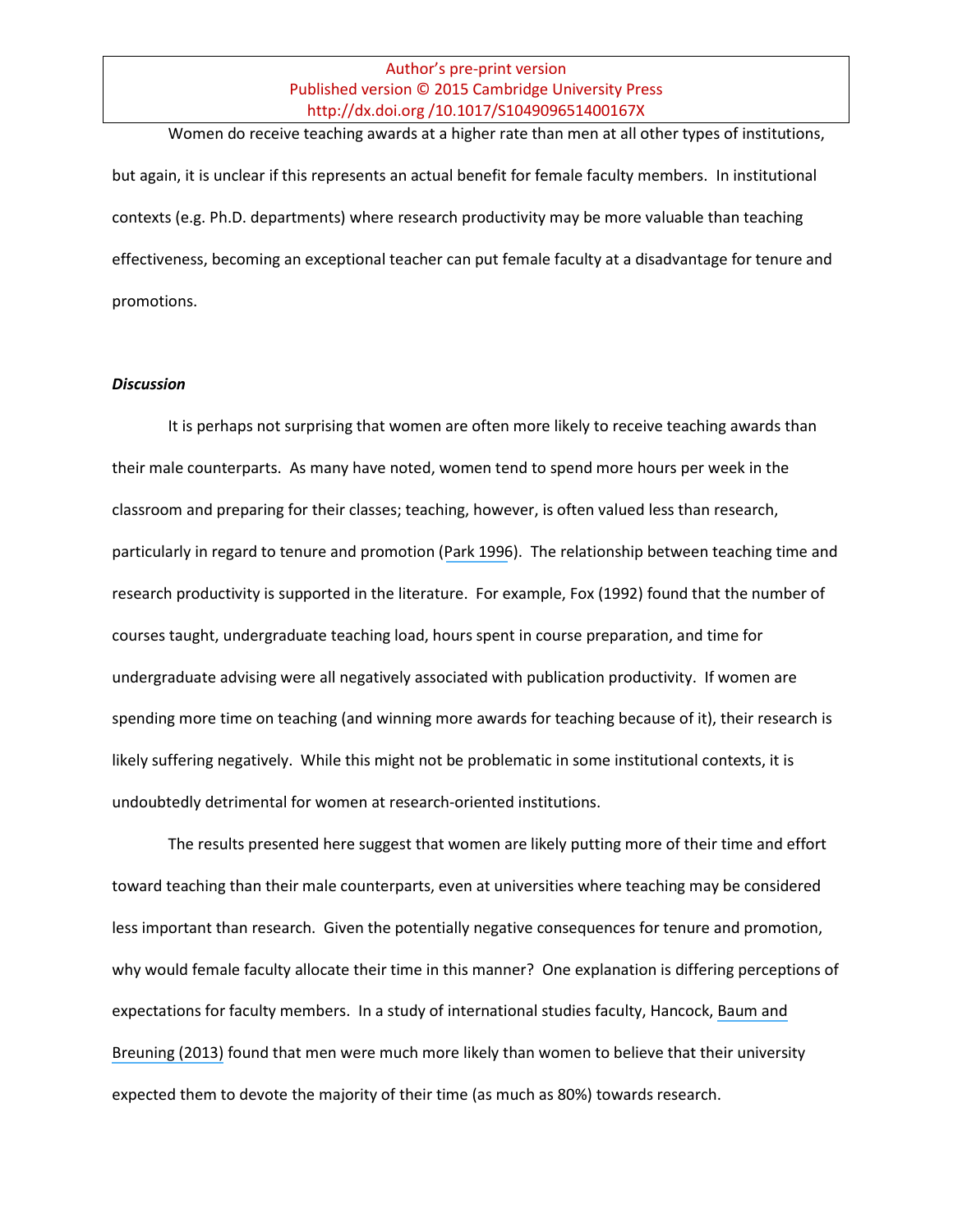Correspondingly, female faculty in this study were more likely to believe their institution expected 40% or less of their time to be directed towards research activities. This large difference suggests that women may underestimate the amount of time that they are expected to spend on research and therefore spend more time on teaching than their male colleagues.

Another possible explanation for different approaches to teaching time may lie with perceptions of ability. Recent research posits the existence of a "confidence gap" between male and female faculty (Kay and Shipman 2014). Kay and Shipman suggest that, compared with men, women generally underestimate their professional abilities (e.g. readiness for tenure/promotion); such underestimation of abilities and/or lowered level of confidence could potentially explain many gender-based differences in faculty behavior and performance. Specific to teaching, where professors must effectively 'perform' for an audience of students, female faculty may feel a particular need to not only prepare for class, but to *over-prepare* for their teaching performance. Such over-preparation (to overcome the 'confidence gap') could be one factor explaining the higher percentage of women receiving teaching awards than men. While this may have a positive impact in regard to women's accomplishments in teaching, it is likely to have a negative impact on their research productivity, as every hour spend on class prep is one less hour that can be spent on research. Lower levels of confidence may further decrease research output in more direct ways, as women might feel the need to spend more time than men on projects before sending them out for review.

The amount of time and effort put towards teaching by female faculty members may also be impacted by how women are evaluated in the classroom by students. Sprague and [Massoni \(2005\)](https://www.researchgate.net/publication/227320290_Student_Evaluations_and_Gendered_Expectations_What_We_Can) find that students tend to hold certain gendered expectations for faculty members, for example, female professors are expected to be caring and nurturing, while male professors are expected to be funny and energetic. The authors also find that students enforce such expectations through evaluations; specifically, faculty members that *fail to* conform to these gender expectations receive negative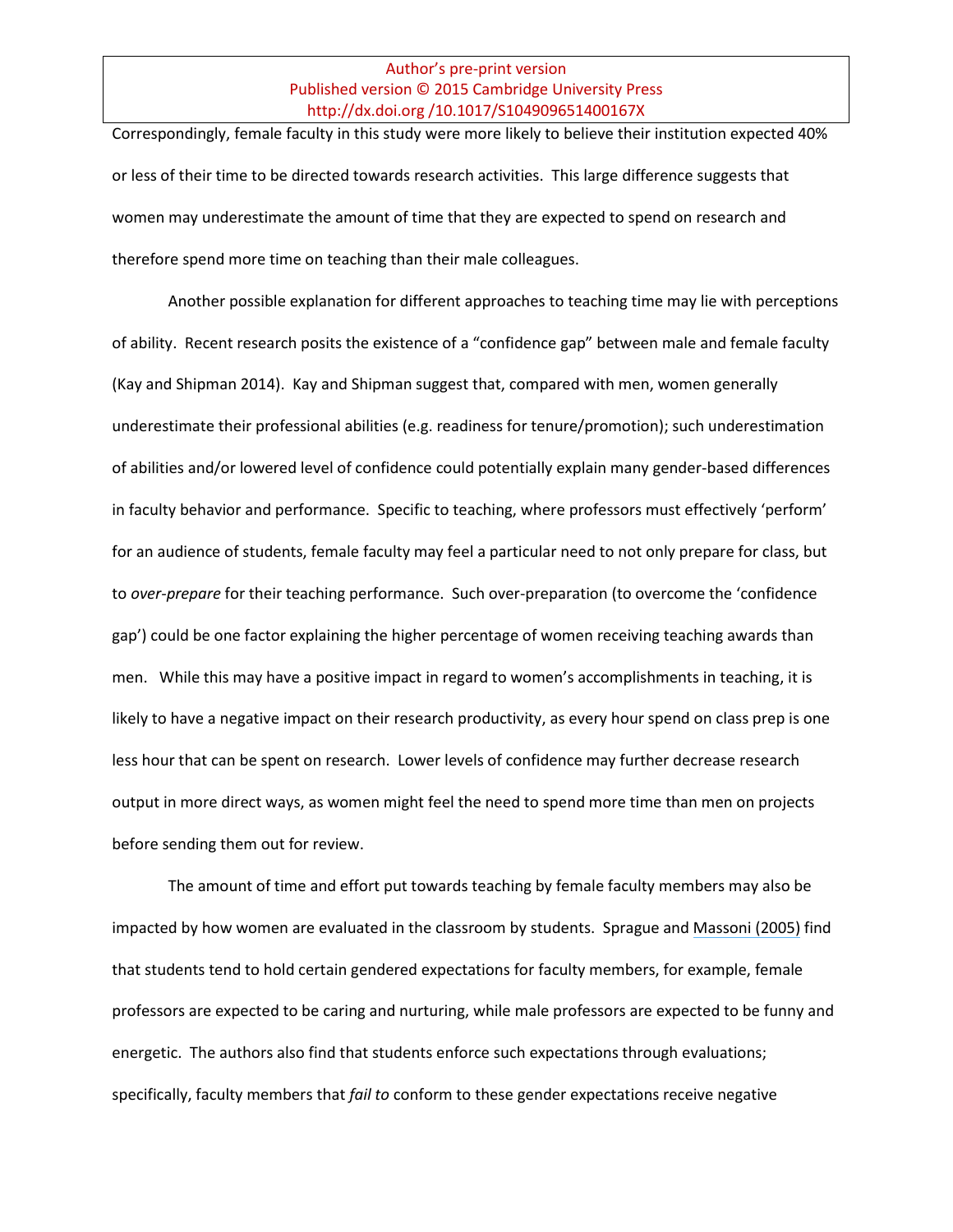evaluations from students. Certainly, the expectation to conform to gender stereotypes represents a burden for male and female faculty alike, but such burdens may not equally impact other aspects of professional academic life.

In order to be considered 'good' teachers consistent with gendered expectations, female faculty members need to construct relationships with new students each semester and have greater interaction with students inside and outside of the classroom; such nurturing, or relationship-based activities are often very time-consuming. In our sample, female faculty appear to be meeting these demands and being rewarded accordingly. However, given the amount of time and effort required to achieve this status, women are likely spending much more time on teaching than their male colleagues to achieve positive evaluations.

In conclusion, while it is encouraging that women are doing well in one area of the profession, our findings suggest that women are still 'losing' within the larger struggle for gender parity in the academic world. Women appear to be recognized more for their teaching than men, but not within the institutional contexts where such awards and acknowledgements have the most impact. Further, given that more time being spent on teaching must mean less time being spent on something else, such excellence in teaching will likely come at the cost of decreased research activity for female faculty members.

These findings should not be interpreted to suggest that female faculty stop caring about teaching or solely pursue their research agendas, as such solutions are ultimately short-sighted. Rather, these findings suggest that female academics need to think a bit more strategically about advancement within their particular institutional context by ensuring both that their perceptions of faculty performance reflect actual institutional policies, and that their available work time is allocated accordingly. Stronger efforts towards mentoring of female faculty (especially junior faculty and advanced graduate students) may help improve many of the issues raised throughout this paper,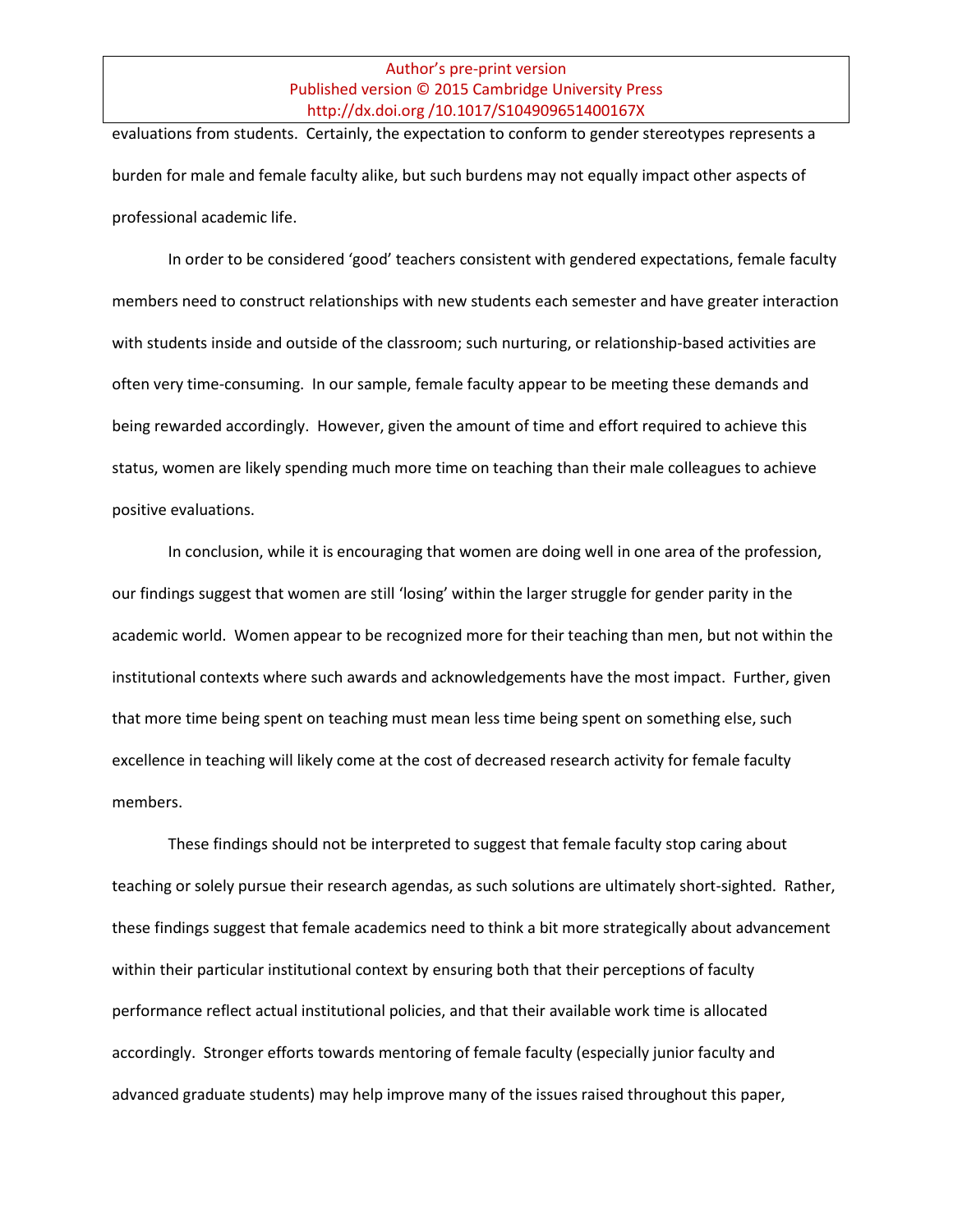including increased confidence for women in the field, more effective allocation of work time, and practical strategies for professional advancement.

Additionally, and perhaps more importantly, department chairs and other college and university administrators should be mindful of the gendered dimensions involved in issues of professional advancement. Institutions should strive for maximum clarity and transparency regarding teaching and research expectations for tenure and promotion to minimize any potential misconceptions. Similarly, chairs and other administrators should actively monitor the allocation of teaching/research assistants, course releases, and other such institutional resources to ensure that female faculty are not underutilizing such opportunities. Different understandings of what is 'important' for professional academics are natural and not inherently problematic; however, the systematic miscommunication or misperception of faculty expectations should be considered by institutions seeking to address gender disparities in academic professional development.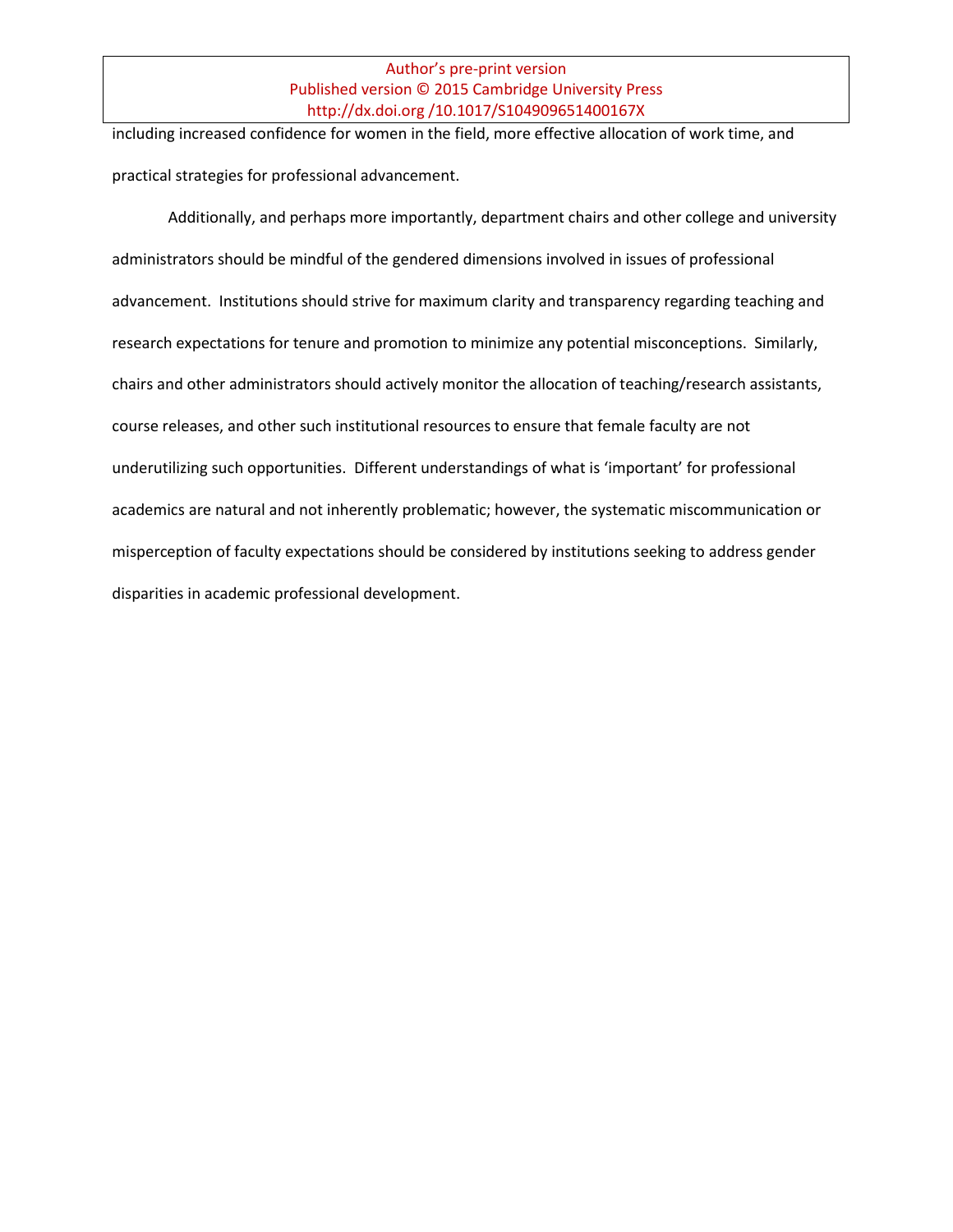#### **References**

[Breuning, Marijke, Kathryn Sanders. 2007. "Gender and Journal Authorship in Eight Prestigious Political](https://www.researchgate.net/publication/231981332_Gender_and_Journal_Authorship_in_Eight_Prestigious_Political_Science_Journals?el=1_x_8&enrichId=rgreq-83dbeea9e010f1ea30b65a770826aa0a-XXX&enrichSource=Y292ZXJQYWdlOzI3MTg0OTU5OTtBUzoyODc3MjE1MTI4MTY2NDBAMTQ0NTYwOTU2MjA5OQ==) Science Journals." *[PS: Political Science & Politics](https://www.researchgate.net/publication/231981332_Gender_and_Journal_Authorship_in_Eight_Prestigious_Political_Science_Journals?el=1_x_8&enrichId=rgreq-83dbeea9e010f1ea30b65a770826aa0a-XXX&enrichSource=Y292ZXJQYWdlOzI3MTg0OTU5OTtBUzoyODc3MjE1MTI4MTY2NDBAMTQ0NTYwOTU2MjA5OQ==)* 40 (2): 347-351.

Evans, Heather K., [Erik P. Bucy. 2010. "The Representation of Women in Publication: An Analysis of](https://www.researchgate.net/publication/232027443_The_Representation_of_Women_in_Publication_An_Analysis_of_Political_Communication_and_the_International_Journal_of_PressPolitics?el=1_x_8&enrichId=rgreq-83dbeea9e010f1ea30b65a770826aa0a-XXX&enrichSource=Y292ZXJQYWdlOzI3MTg0OTU5OTtBUzoyODc3MjE1MTI4MTY2NDBAMTQ0NTYwOTU2MjA5OQ==) *Political Communication* and the *[International Journal of Press/Politics](https://www.researchgate.net/publication/232027443_The_Representation_of_Women_in_Publication_An_Analysis_of_Political_Communication_and_the_International_Journal_of_PressPolitics?el=1_x_8&enrichId=rgreq-83dbeea9e010f1ea30b65a770826aa0a-XXX&enrichSource=Y292ZXJQYWdlOzI3MTg0OTU5OTtBUzoyODc3MjE1MTI4MTY2NDBAMTQ0NTYwOTU2MjA5OQ==)*." *PS: Political Science & Politics* 43 [\(2\): 295-301.](https://www.researchgate.net/publication/232027443_The_Representation_of_Women_in_Publication_An_Analysis_of_Political_Communication_and_the_International_Journal_of_PressPolitics?el=1_x_8&enrichId=rgreq-83dbeea9e010f1ea30b65a770826aa0a-XXX&enrichSource=Y292ZXJQYWdlOzI3MTg0OTU5OTtBUzoyODc3MjE1MTI4MTY2NDBAMTQ0NTYwOTU2MjA5OQ==)

Evans, Heather K., A. Mou[lder. 2011. "Reflecting on a Decade of Women's Publications in Four Top](https://www.researchgate.net/publication/228163163_Reflecting_on_a_Decade_of_Women) Political Science Journals." *[PS: Political Science & Politics](https://www.researchgate.net/publication/228163163_Reflecting_on_a_Decade_of_Women)* 44 (4): 793-798.

[Fox, Mary Frank. 1992. "Research, Teaching, and Publication Productivity: Mutuality Versus Competition](https://www.researchgate.net/publication/261103742_Research_Teaching_and_Publication_Productivity_Mutuality_Versus_Competition_in_Academia?el=1_x_8&enrichId=rgreq-83dbeea9e010f1ea30b65a770826aa0a-XXX&enrichSource=Y292ZXJQYWdlOzI3MTg0OTU5OTtBUzoyODc3MjE1MTI4MTY2NDBAMTQ0NTYwOTU2MjA5OQ==)  in Academia." *[Sociology of Education](https://www.researchgate.net/publication/261103742_Research_Teaching_and_Publication_Productivity_Mutuality_Versus_Competition_in_Academia?el=1_x_8&enrichId=rgreq-83dbeea9e010f1ea30b65a770826aa0a-XXX&enrichSource=Y292ZXJQYWdlOzI3MTg0OTU5OTtBUzoyODc3MjE1MTI4MTY2NDBAMTQ0NTYwOTU2MjA5OQ==)* 65 (4): 293-305.

Hancock, Kathleen J., Matthew A. Baum, [and Marijke Breuning. 2013. "Women and Pre](https://www.researchgate.net/publication/259550349_Women_and_Pre-Tenure_Scholarly_Productivity_in_International_Studies_An_Investigation_into_the_Leaky_Career_Pipeline?el=1_x_8&enrichId=rgreq-83dbeea9e010f1ea30b65a770826aa0a-XXX&enrichSource=Y292ZXJQYWdlOzI3MTg0OTU5OTtBUzoyODc3MjE1MTI4MTY2NDBAMTQ0NTYwOTU2MjA5OQ==)-Tenure Scholarly [Productivity in International Studies: An Investigation into the Leaky Career Pipeline."](https://www.researchgate.net/publication/259550349_Women_and_Pre-Tenure_Scholarly_Productivity_in_International_Studies_An_Investigation_into_the_Leaky_Career_Pipeline?el=1_x_8&enrichId=rgreq-83dbeea9e010f1ea30b65a770826aa0a-XXX&enrichSource=Y292ZXJQYWdlOzI3MTg0OTU5OTtBUzoyODc3MjE1MTI4MTY2NDBAMTQ0NTYwOTU2MjA5OQ==) *International [Studies Perspectives](https://www.researchgate.net/publication/259550349_Women_and_Pre-Tenure_Scholarly_Productivity_in_International_Studies_An_Investigation_into_the_Leaky_Career_Pipeline?el=1_x_8&enrichId=rgreq-83dbeea9e010f1ea30b65a770826aa0a-XXX&enrichSource=Y292ZXJQYWdlOzI3MTg0OTU5OTtBUzoyODc3MjE1MTI4MTY2NDBAMTQ0NTYwOTU2MjA5OQ==)* 14 (4): 507-527.

Hesli, Vicki, [Jae Mook Lee. 2011. "Faculty Research Productivity: Why Do Some of Our Colleagues](https://www.researchgate.net/publication/278215825_Faculty_Research_Productivity_Why_Do_Some_of_Our_Colleagues_Publish_More_than_Others?el=1_x_8&enrichId=rgreq-83dbeea9e010f1ea30b65a770826aa0a-XXX&enrichSource=Y292ZXJQYWdlOzI3MTg0OTU5OTtBUzoyODc3MjE1MTI4MTY2NDBAMTQ0NTYwOTU2MjA5OQ==) Publish More than Others?" *[PS: Political Science and Politics](https://www.researchgate.net/publication/278215825_Faculty_Research_Productivity_Why_Do_Some_of_Our_Colleagues_Publish_More_than_Others?el=1_x_8&enrichId=rgreq-83dbeea9e010f1ea30b65a770826aa0a-XXX&enrichSource=Y292ZXJQYWdlOzI3MTg0OTU5OTtBUzoyODc3MjE1MTI4MTY2NDBAMTQ0NTYwOTU2MjA5OQ==)* 44 (2): 393-408.

[Kadera, Kelly M. 2013. "The Social Underpinnings of Women's Worth in the Study of World Politics:](https://www.researchgate.net/publication/259550345_The_Social_Underpinnings_of_Women) [Culture, Leader Emergence, and Coauthorship."](https://www.researchgate.net/publication/259550345_The_Social_Underpinnings_of_Women) *International Studies Perspectives* 14 (4): 463-475.

Kay, Katty, Claire Shipman. 2014. "The Confidence Gap." *Atlantic*. April 14. <http://www.theatlantic.com/features/archive/2014/04/the-confidence-gap/359815/>

Maliniak, Daniel, Ryan Powers, [and Barbara F. Walter. 2013. "The Gender Citation Gap in International](https://www.researchgate.net/publication/259436796_The_Gender_Citation_Gap_in_International_Relations?el=1_x_8&enrichId=rgreq-83dbeea9e010f1ea30b65a770826aa0a-XXX&enrichSource=Y292ZXJQYWdlOzI3MTg0OTU5OTtBUzoyODc3MjE1MTI4MTY2NDBAMTQ0NTYwOTU2MjA5OQ==) Relations." *[International Organization](https://www.researchgate.net/publication/259436796_The_Gender_Citation_Gap_in_International_Relations?el=1_x_8&enrichId=rgreq-83dbeea9e010f1ea30b65a770826aa0a-XXX&enrichSource=Y292ZXJQYWdlOzI3MTg0OTU5OTtBUzoyODc3MjE1MTI4MTY2NDBAMTQ0NTYwOTU2MjA5OQ==)* 67 (4): 1-34.

Mathews, A. Lanethea, [Kristi Andersen. 2001. "A Gender Gap in Publishing? Women's Representation in](https://www.researchgate.net/publication/231964682_A_Gender_Gap_in_Publishing_Women)  [Edited Political Science Books."](https://www.researchgate.net/publication/231964682_A_Gender_Gap_in_Publishing_Women) *PS: Political Science & Politics* 31 (1): 143-147.

Mitchell, Sara McL[aughlin, Samantha Lange, and Holly Brus. 2013. "Gendered Citation Patterns in](https://www.researchgate.net/publication/259549991_Gendered_Citation_Patterns_in_International_Relations_Journals?el=1_x_8&enrichId=rgreq-83dbeea9e010f1ea30b65a770826aa0a-XXX&enrichSource=Y292ZXJQYWdlOzI3MTg0OTU5OTtBUzoyODc3MjE1MTI4MTY2NDBAMTQ0NTYwOTU2MjA5OQ==)  [International Relations Journals."](https://www.researchgate.net/publication/259549991_Gendered_Citation_Patterns_in_International_Relations_Journals?el=1_x_8&enrichId=rgreq-83dbeea9e010f1ea30b65a770826aa0a-XXX&enrichSource=Y292ZXJQYWdlOzI3MTg0OTU5OTtBUzoyODc3MjE1MTI4MTY2NDBAMTQ0NTYwOTU2MjA5OQ==) *International Studies Perspectives* 14 (4): 485-492.

Monroe, Kristen Renwick, [William F. Chiu. 2010. "Gender Equality in the Academy: The Pipel](https://www.researchgate.net/publication/232026981_Gender_Equality_in_the_Academy_The_Pipeline_Problem?el=1_x_8&enrichId=rgreq-83dbeea9e010f1ea30b65a770826aa0a-XXX&enrichSource=Y292ZXJQYWdlOzI3MTg0OTU5OTtBUzoyODc3MjE1MTI4MTY2NDBAMTQ0NTYwOTU2MjA5OQ==)ine Problem." *[PS: Political Science and Politics](https://www.researchgate.net/publication/232026981_Gender_Equality_in_the_Academy_The_Pipeline_Problem?el=1_x_8&enrichId=rgreq-83dbeea9e010f1ea30b65a770826aa0a-XXX&enrichSource=Y292ZXJQYWdlOzI3MTg0OTU5OTtBUzoyODc3MjE1MTI4MTY2NDBAMTQ0NTYwOTU2MjA5OQ==)* 43 (2): 303-308.

Østby, Gudrun, Håvard Strand, Ragnhild Nordås, [and Nils Petter Gleditsch. 2013. "Gender Gap or Gender](https://www.researchgate.net/publication/259549987_Gender_Gap_or_Gender_Bias_in_Peace_Research_Publication_Patterns_and_Citation_Rates_for_Journal_of_Peace_Research_1983-2008?el=1_x_8&enrichId=rgreq-83dbeea9e010f1ea30b65a770826aa0a-XXX&enrichSource=Y292ZXJQYWdlOzI3MTg0OTU5OTtBUzoyODc3MjE1MTI4MTY2NDBAMTQ0NTYwOTU2MjA5OQ==) [Bias in Peace Research? Publication Patterns and Citation Rates for Journal of Peace Research, 1983-](https://www.researchgate.net/publication/259549987_Gender_Gap_or_Gender_Bias_in_Peace_Research_Publication_Patterns_and_Citation_Rates_for_Journal_of_Peace_Research_1983-2008?el=1_x_8&enrichId=rgreq-83dbeea9e010f1ea30b65a770826aa0a-XXX&enrichSource=Y292ZXJQYWdlOzI3MTg0OTU5OTtBUzoyODc3MjE1MTI4MTY2NDBAMTQ0NTYwOTU2MjA5OQ==) 2008." *[International Studies Perspectives](https://www.researchgate.net/publication/259549987_Gender_Gap_or_Gender_Bias_in_Peace_Research_Publication_Patterns_and_Citation_Rates_for_Journal_of_Peace_Research_1983-2008?el=1_x_8&enrichId=rgreq-83dbeea9e010f1ea30b65a770826aa0a-XXX&enrichSource=Y292ZXJQYWdlOzI3MTg0OTU5OTtBUzoyODc3MjE1MTI4MTY2NDBAMTQ0NTYwOTU2MjA5OQ==)* 14 (4): 493-506.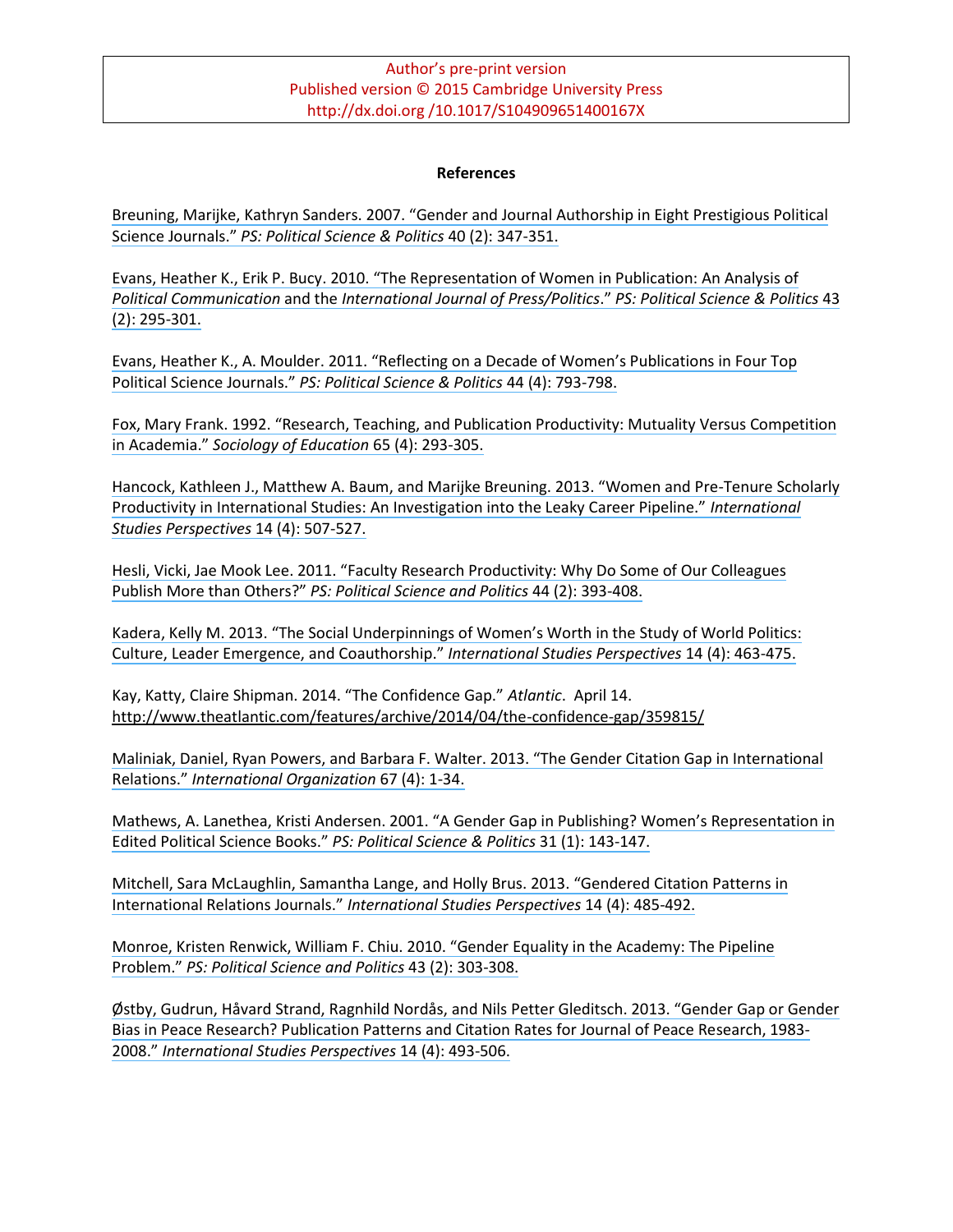[Park, Shelley. 1996. "Research, Teaching, and Service: Why Shouldn't Women's Work Count?"](https://www.researchgate.net/publication/271961078_Research_Teaching_and_Service_Why_Shouldn) *Journal of [Higher Education](https://www.researchgate.net/publication/271961078_Research_Teaching_and_Service_Why_Shouldn)* 67 (1): 46-84.

Sprague, Joey, [Kelly Massoni. 2005. "Student Evaluations and Gendered Expectations: What We Can't](https://www.researchgate.net/publication/227320290_Student_Evaluations_and_Gendered_Expectations_What_We_Can) [count Can Hurt Us."](https://www.researchgate.net/publication/227320290_Student_Evaluations_and_Gendered_Expectations_What_We_Can) *Sex Roles* 53 (11/12): 779-793.

#### **Author Biographies**

Charity Butcher is an assistant professor of political science and international affairs at Kennesaw State University. Her research focuses on various aspects of international and internal state conflict. She also conducts research on the scholarship of teaching and learning. [cbutche2@kennesaw.edu](mailto:cbutche2@kennesaw.edu)

Timothy Kersey is a visiting assistant professor of political science and international affairs at Kennesaw State University. His areas of interest are contemporary democratic theory and scholarship of teaching and learning. He can be reached a[t tkersey2@kennesaw.edu.](mailto:tkersey2@kennesaw.edu)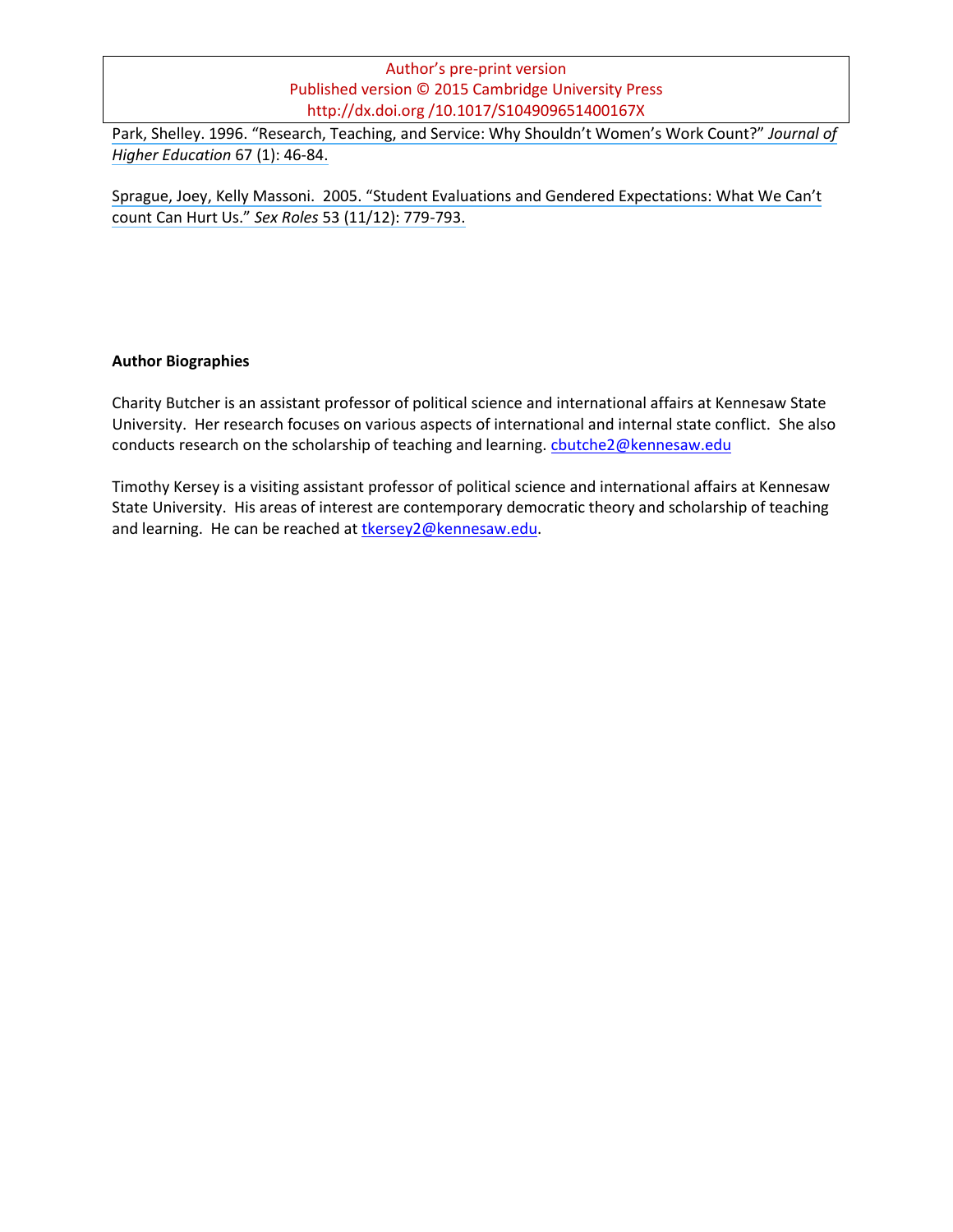## **Table 1 Faculty Teaching Awards by Gender and Rank**

| Rank                       | Female   | Male     | All      |
|----------------------------|----------|----------|----------|
| Part-Time Faculty          | $0.00\%$ | 24.14%   | 14.89%   |
|                            | (0/17)   | (7/29)   | (7/47)   |
| Lecturer                   | 36.84%   | 50.00%   | 42.50%   |
|                            | (7/19)   | (10/20)  | (17/40)  |
| <b>Assistant Professor</b> | 32.56%   | 22.08%   | 27.44%   |
|                            | (28/86)  | (17/77)  | (45/164) |
| Associate Professor        | 53.85%   | 29.63%   | 38.29%   |
|                            | (35/65)  | (32/108) | (67/175) |
| <b>Full Professor</b>      | 48.98%   | 36.89%   | 40.35%   |
|                            | (24/49)  | (45/122) | (69/171) |
| <b>Emeritus Professor</b>  | 100.00%  | 44.44%   | 45.45%   |
|                            | (1/1)    | (4/9)    | (5/11)   |

Note: Values represent the percentage of respondents having received a teaching award within the past five years. Total *N* of respondents reporting their gender was 606; *N* of respondents reporting their rank was 608.